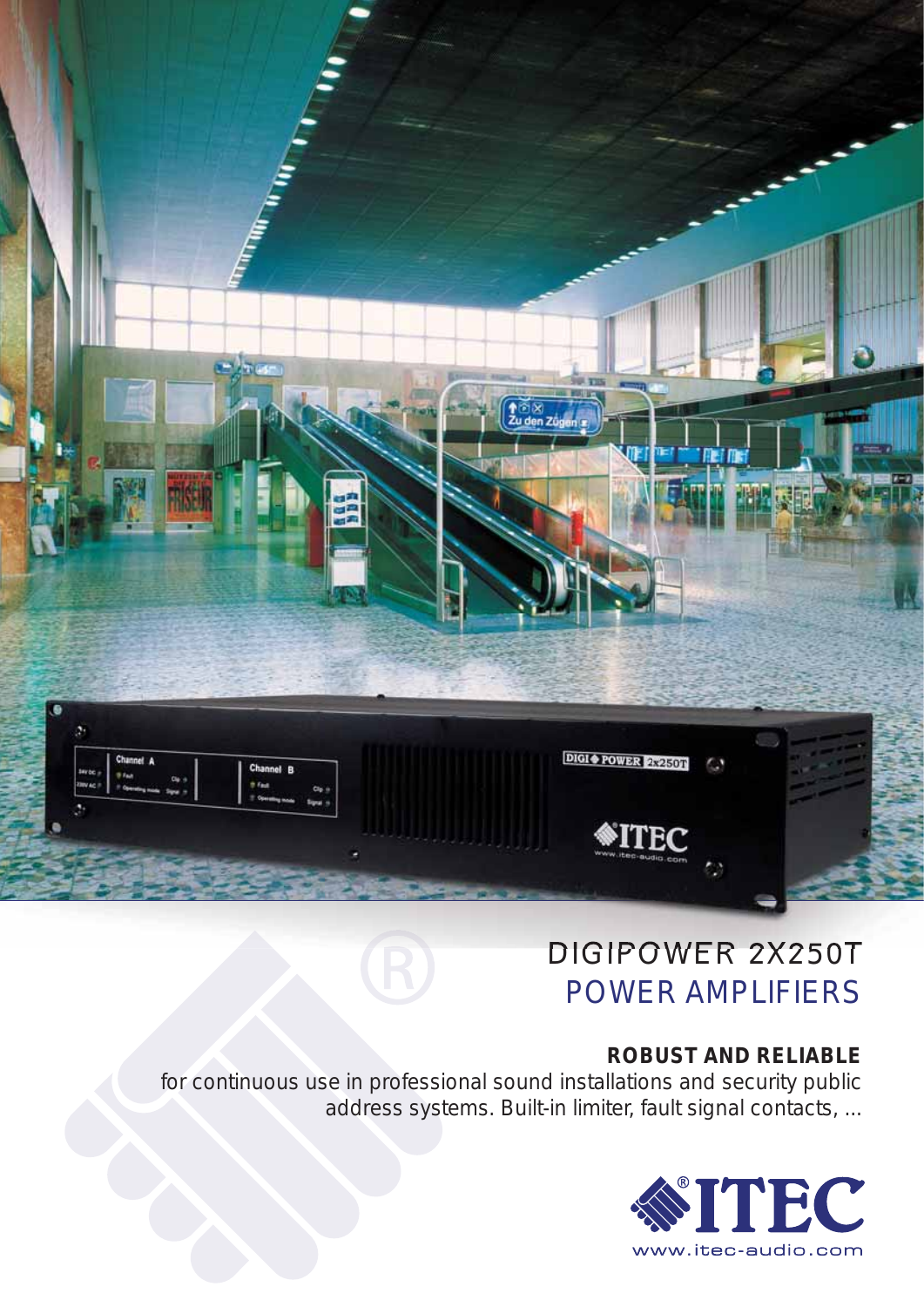### **ITEC DigiPower 2x250T**

100V digital amplifier - durable and safe for professional ELA installations. The very reliable electronics design ensures transmission performance without compromise and a trouble-free operation for years. Hardly waste heat, over 90% efficiency thanks to digital signal processing and a maintenance-free cooling system without fans are further features.

- Monitoring contacts •
- Digital signal processing •
- Only 260 mm installation depth •
- Only 10 W power consumption in standby mode •
- Rechargeable battery for emergency operations •

Level controls for each channel located on the back. Display of all operating conditions by LEDs.

The cooling system operates without a fan, so

- no pollution •
- no consequential costs •
- no moving parts •

#### **Features**

- LED indicators for signal and operating conditions •
- Monitoring contacts for battery •
- Monitoring contacts for the output amplifier •
- 2 channels in a 19-inch, 2 units of height case •
- Low installation depth of only 260 mm •
- All feed lines with plug-in, screw terminals •
- Balanced Inputs •
- Automatic standby mode •
- Protection against open circuit, short circuit, over temperature, DC •
- 230V AC and 24V DC power supply •
- Switching on delay •

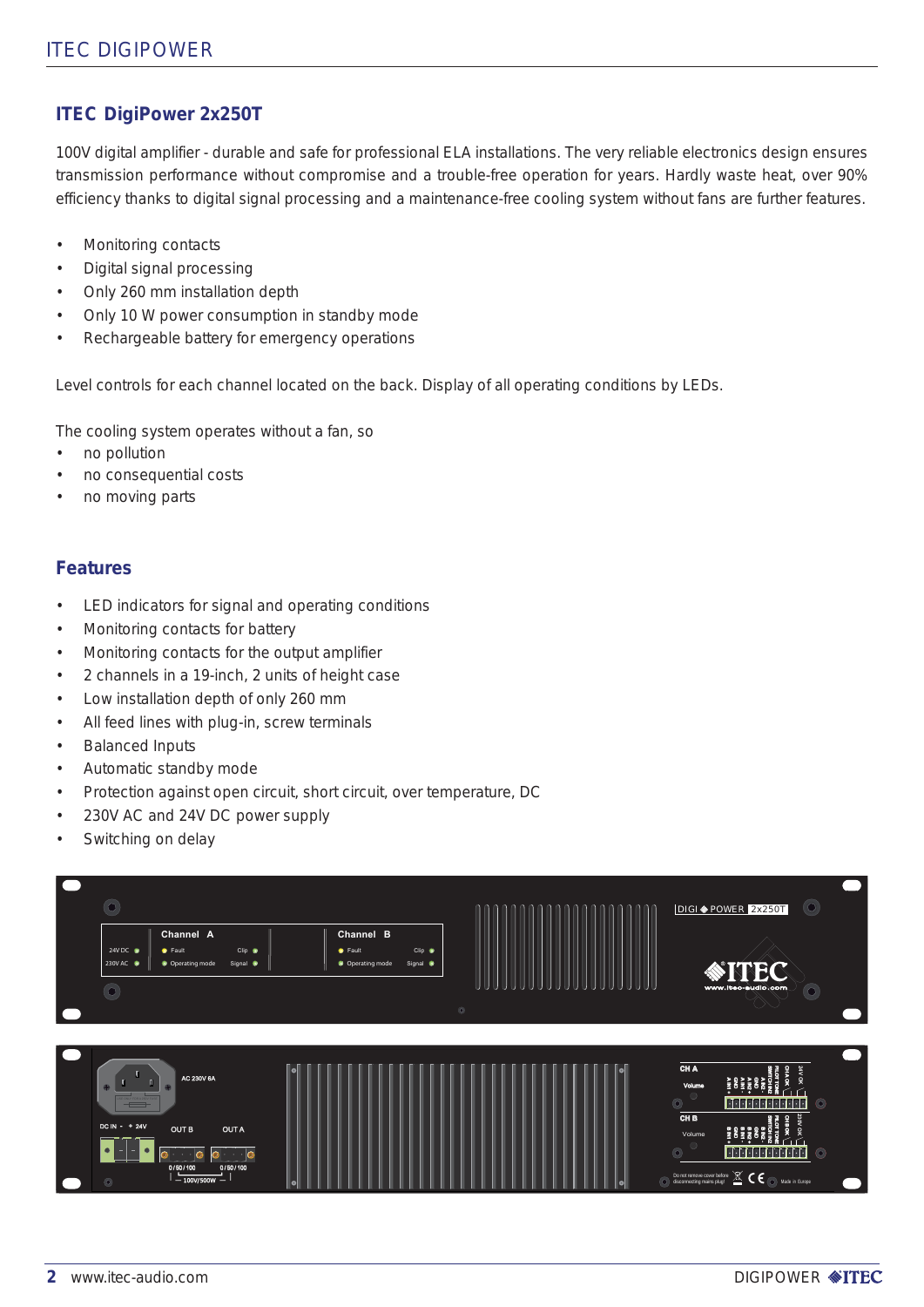## **ITEC DigiPower 2x250T block diagram**